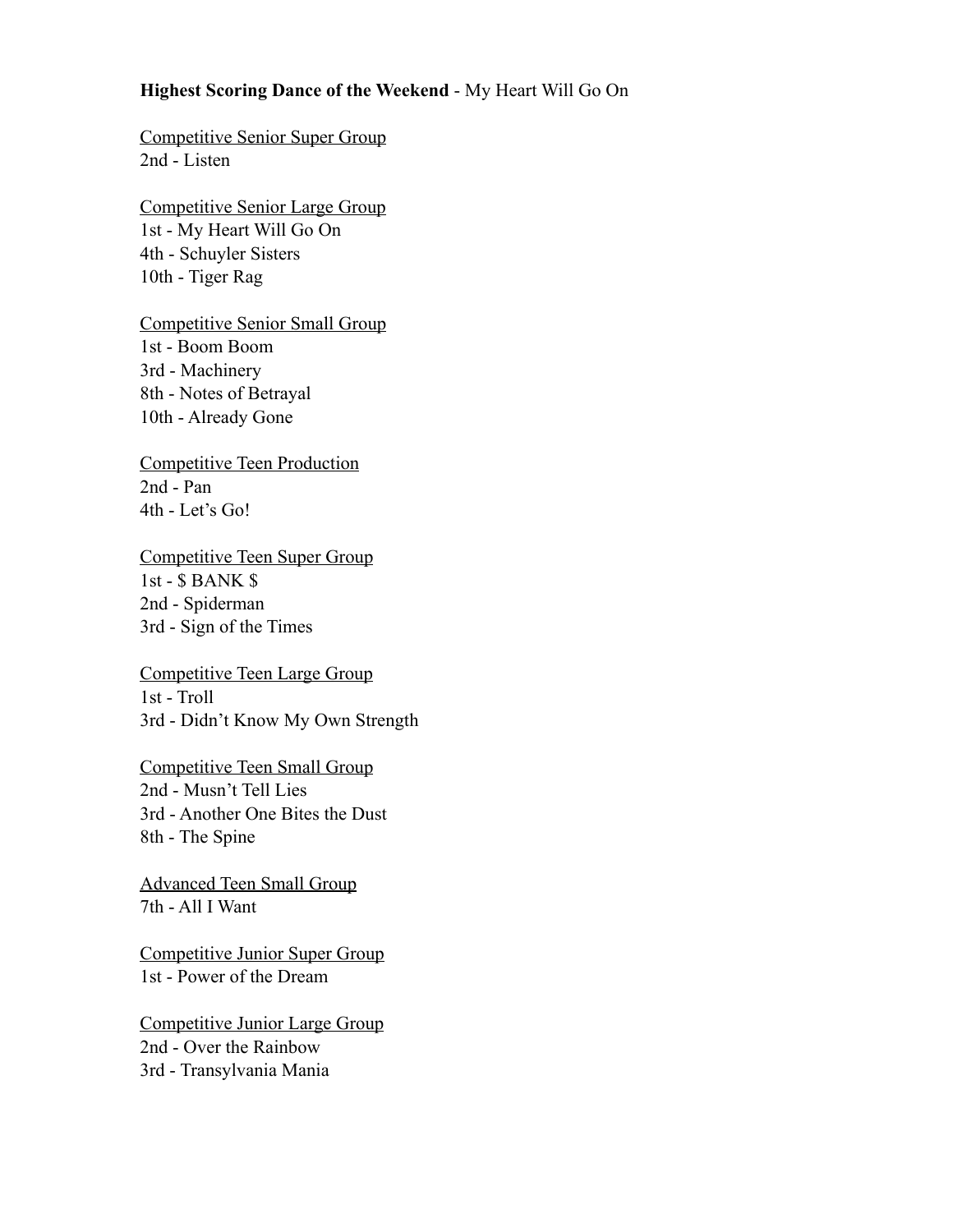Advanced Junior Large Group 2nd - Chicago, Illinois 4th - In G Major 5th - Toy Story 6th - Dock of the Bay

Competitive Junior Small Group 3rd - I Dreamed a Dream

Advanced Junior Small Group 7th - Lucy in the Sky 10th - Miss Kiss Kiss Bang

Competitive Mini Super Group 1st - Yonce

Competitive Mini Large Group 1st - Poor Pirates 3rd - The Prayer

Competitive Mini Small Group 2nd - Black Cat 4th - Do You Believe in Magic

Advanced Mini Small Group 7th - Covergirl 8th - Zero to Hero

Advanced Mini Production 1st - Let the Music Play

Competitive Senior Duo/Trio 1st- Host (Jasmine Gr., Ilyssa R.) 1st - I Want You to Need Me (Jasmine Gr., Tyler F.)

Competitive Senior Solo 1st - Alright (Jasmine Gr.) 2nd - And I Am Telling You (Tori W.) 3rd - I Will Always Love You (Jenna G.) 4th - Footprints in the Sand (Madysen H.) 4th - Raingirl (Ilyssa R.) 5th - Open Arms (Lexy A.) 5th - Lonely (Abby S.) 6th - Broken Vow (Alexa S.) 6th - Sweet Dreams (Morgan W.)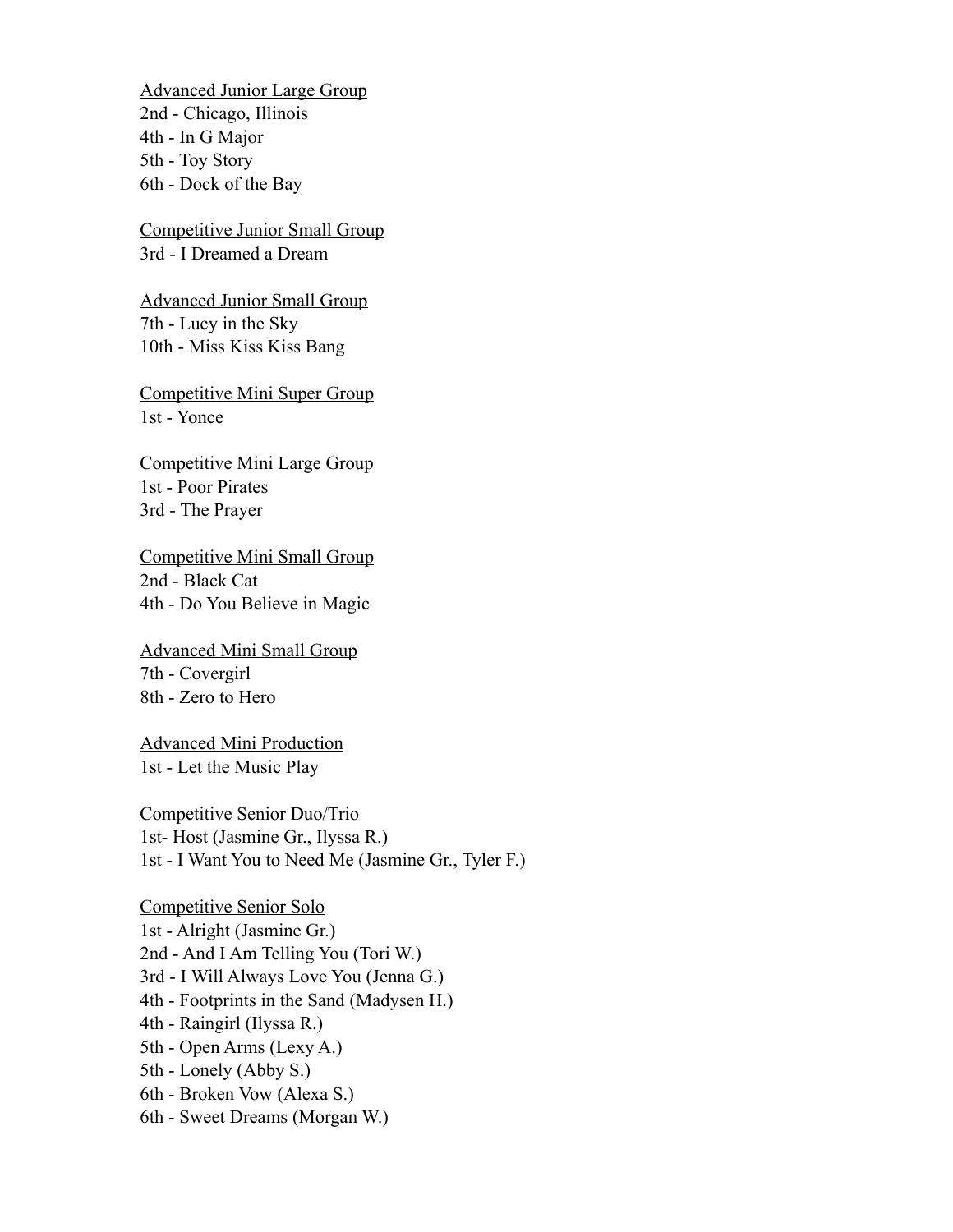7th - Ce N'est Pas Ma Faute (Tyler F.) 10th - Joy Is Boring Too (Nina W.)

Advanced Senior Solo 7th - Flightless Bird (Lilyan K.)

Competitive Teen Duo/Trio 5th - I Will Carry You (Abby G., Anna S.) 6th - Wash & Set (Ari Mia H., Zoe B.) 6th - SOS (Ava R., Gisselle Q.) 7th - Relax (Caitlyn C., Michaela B., Emerie M.) 10th - I Believe (Kya L., Madelyn O.)

Competitive Teen Solo 6th - Control (Zoe B.) 6th - Rescue (Leah G.) 7th - Europe After the Rain (Leah G.) 7th - Run to You (Zenobia T.) 8th - Jar of Hearts (Abby G.) 10th - She's Like the Swallow (Lauren H.) 10th - Paint it Black (Gisselle Q.)

Advanced Teen Solo 7th - Tchaikovsky (Kaitlyn D.)

Competitive Junior Duo/Trio 9th - Time in a Bottle (Ella G., Brinley Z., Lexi B.) Advanced Junior Duo/Trio 2nd - Shoo Fly Pie & Apple Pan Dowdy (Emma T., Caleigh C.) 4th - Triplets (Brianna M., Alaina M., Akira S.)

Advanced Junior Solo 3rd - Soldier (Ligia B.) 5th - Wallflower (Stella B.) 6th - What About Us (Brooke Z.) 7th - Baditude (Alyssa B.) 9th - If My Friends Could See Me Now (Reagan S.) 10th - In the Mood (Emma T.)

Competitive Mini Duo/Trio 4th - Secrets (Sofia L., Brooke Z.) 4th - Roar (Julia M., Kamryn K., Rory F.) 9th - Small World (Julia M., Nakia S.) 10th - Forever Diamondz (Sofia L., Abigail L., Stella B.)